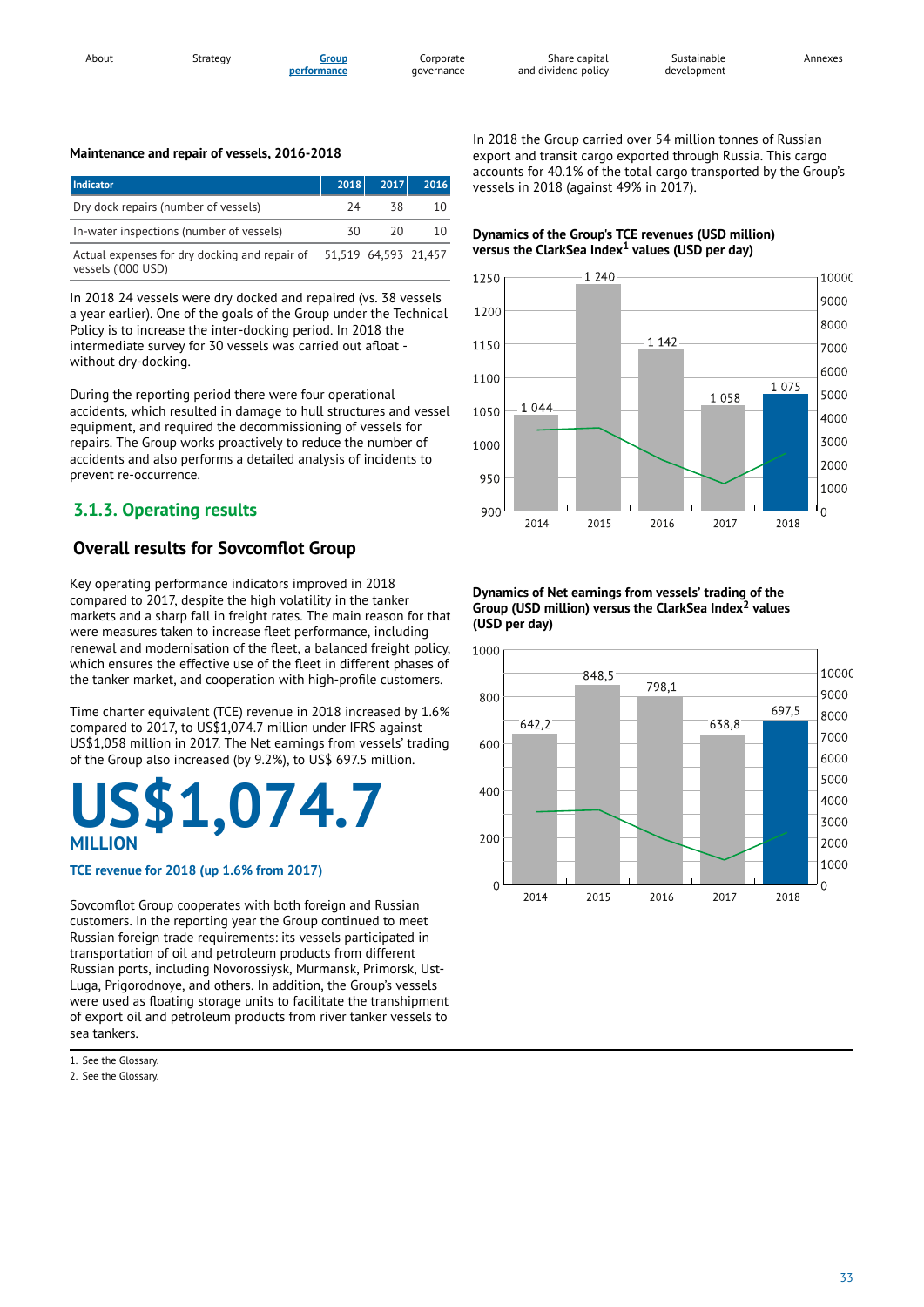## **Fleet performance indicators by lines of business**

The Group's key operating performance indicators by main operating segments exhibited differently directed dynamics in 2018 negative in conventional segments and positive in industrial segments.

#### **Dynamics of TCE revenues by operating segments, 2016-2018, USD million<sup>1</sup>**



#### **Dynamics of the Net earnings from vessels' trading by operating segments, 2016-2018, USD million<sup>2</sup>**



1. The breakdown into segments is provided in accordance with the IFRS financial statements.

2. The breakdown into segments is provided in accordance with the IFRS financial statements.